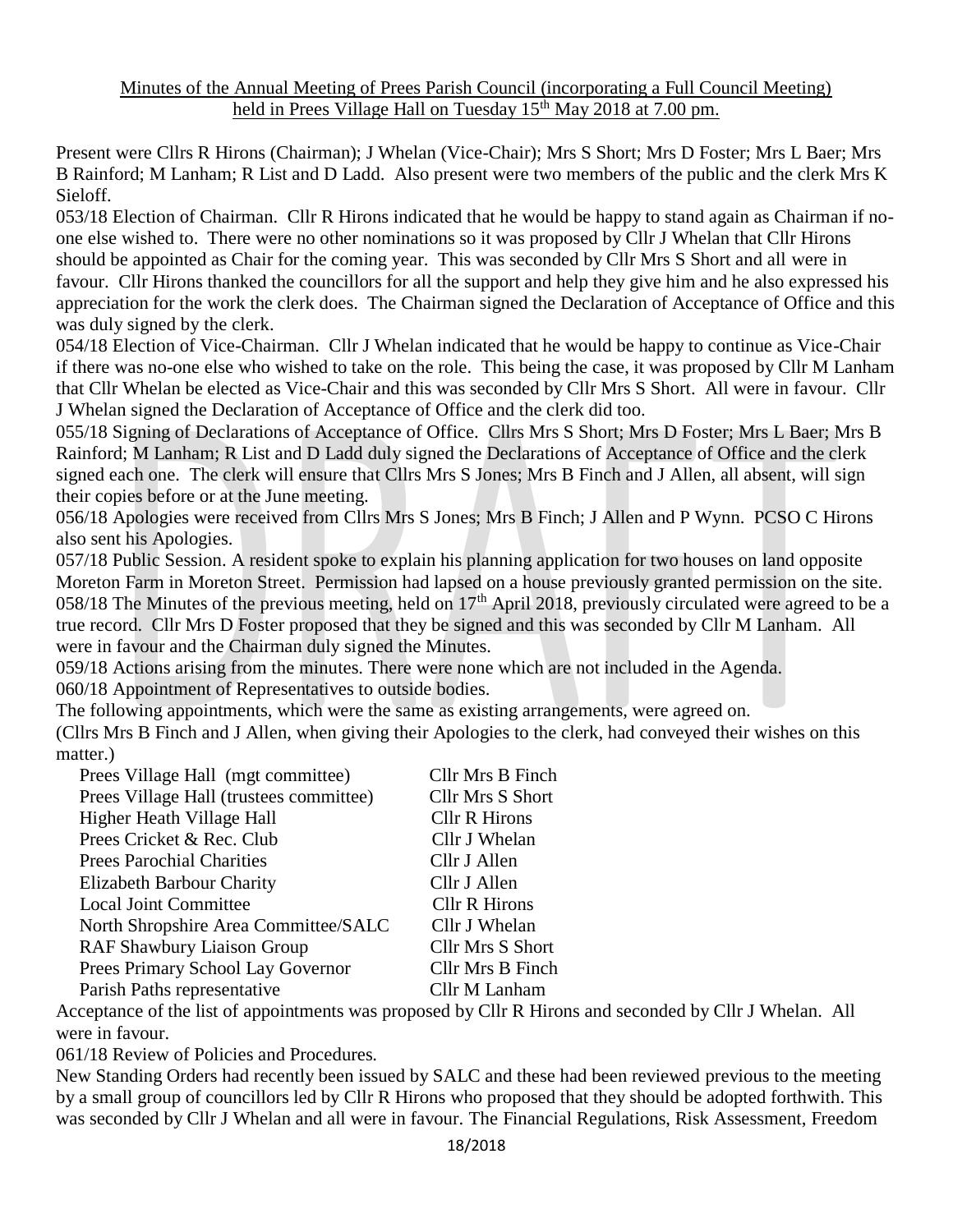of Information Publication Scheme, Complaints Procedure and Land and Asset Register had all been reviewed and approved by pairs of councillors and it was proposed by Cllr R Hirons that they should be adopted en bloc for another year. This was seconded by Cllr J Whelan and all were in favour.

It was agreed that the current four bank signatories, comprised of Cllrs R Hirons; Mrs S Short; J Whelan and J Allen, were sufficient. It was also agreed that Cllrs J Whelan and J Allen would continue to serve on the Clerk's Appraisal Committee and that Cllr R Hirons and Cllr Mrs B Finch would continue on the Play Areas Committee.

062/18 Dates and schedule of meetings for the coming twelve months. The following dates were agreed upon: June 19th; July17th; August 21st; September 18th; October 23rd; November 20th; December 18th 2018; January 15<sup>th</sup>; February 19<sup>th</sup>; March 19<sup>th</sup>; April 16<sup>th</sup>; May 21<sup>st</sup> 2019.

063/18 Shropshire Council Report. Cllr Wynn had sent his Apologies and Cllr R Hirons read out the report he had sent. Cllr Wynn spoke of the huge cuts in budget available to Shropshire Council. He acknowledged the very poor state of some local roads and said he was hopeful that the schedule of pothole repair would be finished by June. He reported that he would meet with David Gradwell on-site to discuss the dangers at Heathgates Crossroads and that the installation of the Prees village sign at the southern end of the parish will be undertaken by Kier the new contractors signed up by Shropshire Council.

064/18 Community policing. PCSO Hirons had sent his Apologies and there was no Policing report available. 065/18 Planning: Current Applications

• **18/01871/FUL**: Erection of two dwellings with associated access and visibility splays. Land opposite Moreton Farm, Moreton Street, Prees, Shropshire. Applicant : Fieldcrest Associates LLP (Mr Nigel Thorns, Watton, 22 Kingsland, Shrewsbury SY3 7LD.)

One councillor commented that he would have preferred to have seen two pairs of semi-detached houses on this site but overall it was resolved to support this Application. This was proposed by Cllr J Whelan and seconded by Cllr Mrs B Rainford and all were in favour.

• **Amendments to 18/01038/FUL**: Erection of a replacement dwelling. Dunroamin, Wem Lane, Soulton, Wem SY4 5RT. Applicant: Mr Henry Morgan. It was proposed that the Parish Council's support for the amendments should be registered. Proposed by

Cllr J Whelan and seconded by Cllr M Lanham. All were in favour.

• **18/02027/VAR:** Removal of condition No 4 attached to planning permission NS/95/00558/FUL (NS/95/657/PR/950) dated 15.11.95 to remove agricultural tie from cottage. Applicant: Mrs Ruth Fawcett.

It had not been possible to open the documents on Shropshire Council's planning website, so no detailed understanding of this application could be achieved. Due to this lack of information the Parish Council felt unable to comment.

• **18/01803/FUL:** Erection of a single-storey side extension following demolition of existing detached garage. Ferndale, 27 Twemlow's Avenue, Higher Heath, Whitchurch SY13 2HE. It was resolved to support this application. Proposed by Cllr M Lanham and seconded by Cllr Mrs B Rainford. All were in favour.

## **Planning decisions received from Shropshire Council**

- **17/04236/REM:** Approval of Reserved Matters (layout, scale, appearance and landscaping) pursuant to 14/01571/OUT Outline Planning Application for up to 10 dwellings to include means of access. Land adjacent to Berwick, Heathwood Road, Higher Heath, Whitchurch SY13 2HF. Decision: Grant permission.
- 18/00635/FUL: Erection of first floor extension to form upper floor along with the erection of a single storey rear extension and detached double garage. Alandale, Preeswood, Prees, Whitchurch, Shropshire SY13 2EL. Decision: Grant permission.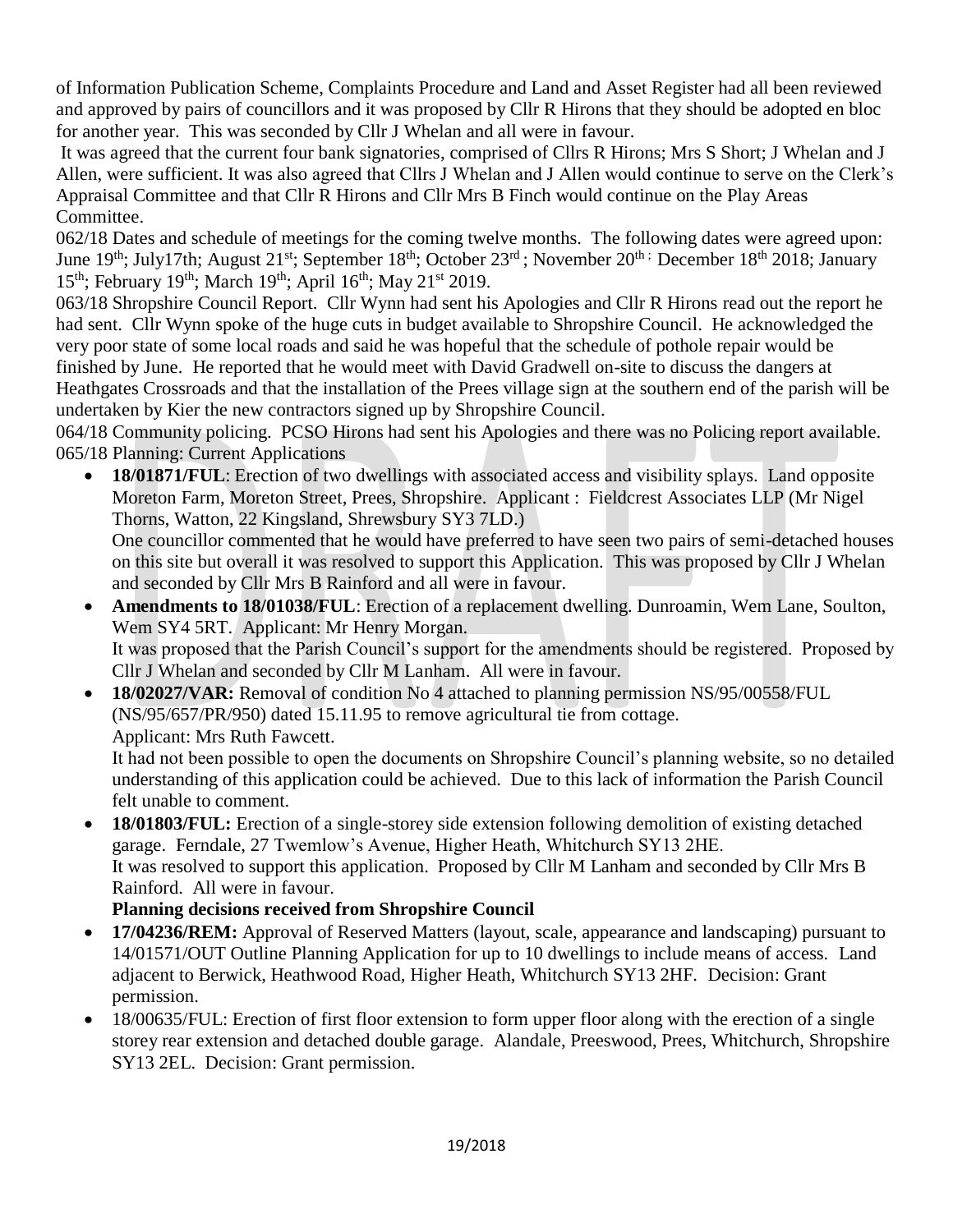066/18 Parish Matters

- Shropshire Council's Right Home, Right Place survey launch in Prees. Cllr R Hirons reminded the councillors that the launch would take place in the Village Hall between 10.30 and 12.30 on Saturday morning, June 2<sup>nd</sup> 2018. It was hoped that local people would attend to discover how to register their particular housing need.
- Concerns about removal of hedging/trees along A49. This item was to have been led by Cllr Mrs B Finch who was unfortunately unable to attend. Carry forward.
- Concerns about Brades Road site behind old Furbers site: damage to hedges, etc. Cllr J Whelan has so far been unable to contact the complainant. Carry forward.

067/18 Parish Council Matters

- Consideration of discretionary annual grants. There was brief discussion concerning the need to ensure that the Parish Council distributes its funds wisely and responsibly. Should there be some kind of check in place to ensure that these annual grants are really necessary to the recipients and do actually make a difference to what they can achieve? Could a simple statement of the recipients' existing resources be requested? It was decided that this needed further discussion and that for this year the discretionary awards should go ahead as usual. To that end it was proposed by Cllr Mrs B Rainford that £1000.00 each should be given to Prees Village Hall; Higher Heath Village Hall and Fauls Church Hall. This was seconded by Cllr Mrs D Foster and all were in favour. It was proposed by Cllr M Lanham that £300.00 should be given to Prees Parochial Church Council for the upkeep of the churchyard and that £100.00 should be given to Fauls Parochial Church Council for the upkeep of theirs. This was seconded by Cllr Mrs S Short and all were in favour. Cllr R List proposed that £200.00 should be donated to the Shropshire Wheelers and this was seconded by Cllr Mrs D Foster. All were in favour. Clerk to raise the cheques for the June meeting.
- Further Big Lottery Funding? It was decided to delay consideration of this matter until the Autumn. Clerk to note.
- Road Safety Poster competition. Cllr R Hirons reported that Prees School's Year 5 have already registered their enthusiasm for participating and we await a response from Lower Heath School. Cllr Mrs B Rainford suggested that the Co-operative Society may be able to contribute some prizes.
- General Data Protection Regulations. Cllr M Lanham reminded the meeting that new regulations come into force on 25 May, with the aim of giving individuals more control over how their personal data is stored and used. As the Parish Council handles very little personal data, it is anticipated that the new regulations will not have much impact on us. Cllr Lanham and the clerk have checked through the twelve points published by the Information Commission and as a result have performed an audit on the information the Parish Council holds. The most significant decision made was that all emails received and sent should only be kept for 2 years. After this time, substantive issues will be logged without personal details and the emails will be permanently deleted. This task will be achieved in a monthly audit by the clerk. In addition all contact details for previous parish councillors will be deleted from the system. It is also suggested that all councillors should have a separate email account for Parish Council business.

Cllr Lanham had drafted a privacy statement to go on the website, which was felt to be proportionate and appropriate, and this was approved by all the councillors.

Although there is no longer a requirement for a parish council to have a Data Protection Officer as such, Cllr Lanham kindly offered to be the councillor with responsibility for data protection. It was proposed by Cllr Mrs S Short that this offer should be gratefully accepted and this was seconded by Cllr Mrs D Foster. Cllr Lanham was thanked by the Chairman for all his endeavours with regard to this matter.

• Social Media presence for the Parish Council. Cllr D Ladd offered to be responsible for the day-to-day management of a Facebook account, if the Parish Council wished to trial it for a period. Cllr R Hirons proposed that a twelve-month trial is undertaken, perhaps with a review after three months to discuss